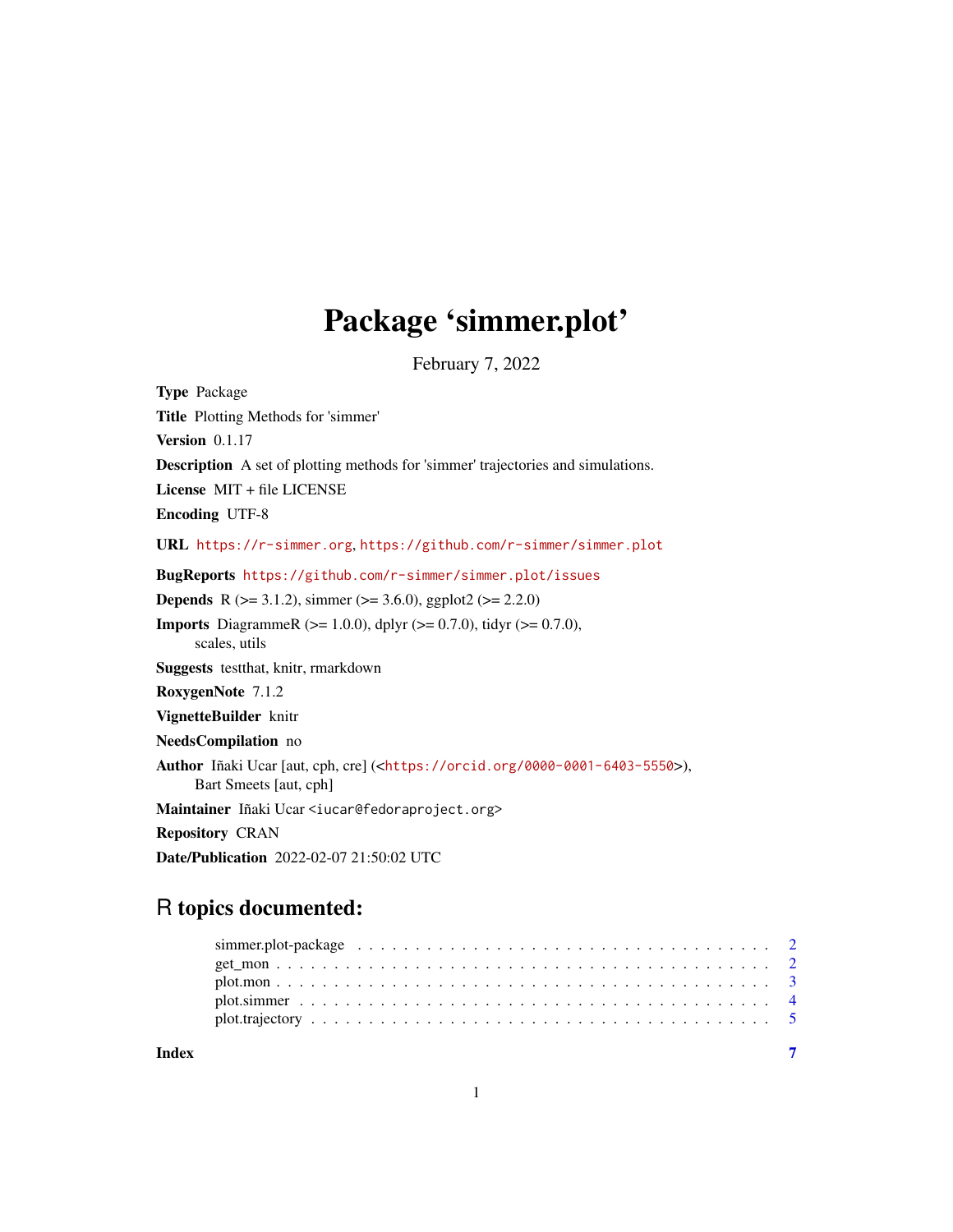<span id="page-1-0"></span>simmer.plot-package simmer.plot*: Plotting Methods for* simmer

#### Description

A set of plotting methods for simmer trajectories and simulations.

#### Author(s)

Iñaki Ucar, Bart Smeets

#### See Also

simmer's homepage <https://r-simmer.org> and GitHub repository [https://github.com/r-sim](https://github.com/r-simmer/simmer.plot)mer/ [simmer.plot](https://github.com/r-simmer/simmer.plot).

<span id="page-1-2"></span>get\_mon *Monitoring Statistics*

#### <span id="page-1-1"></span>Description

Replacements for [get\\_mon\\_arrivals](#page-1-1), [get\\_mon\\_attributes](#page-1-1) and [get\\_mon\\_resources](#page-1-1). These versions just add a new class (arrivals, attributes or resources respectively) to the resulting data frame.

#### Usage

```
get_mon_arrivals(...)
get_mon_attributes(...)
get_mon_resources(...)
```
#### Arguments

... see [get\\_mon](#page-1-2).

#### Value

Returns a data frame of class arrivals, attributes or resources.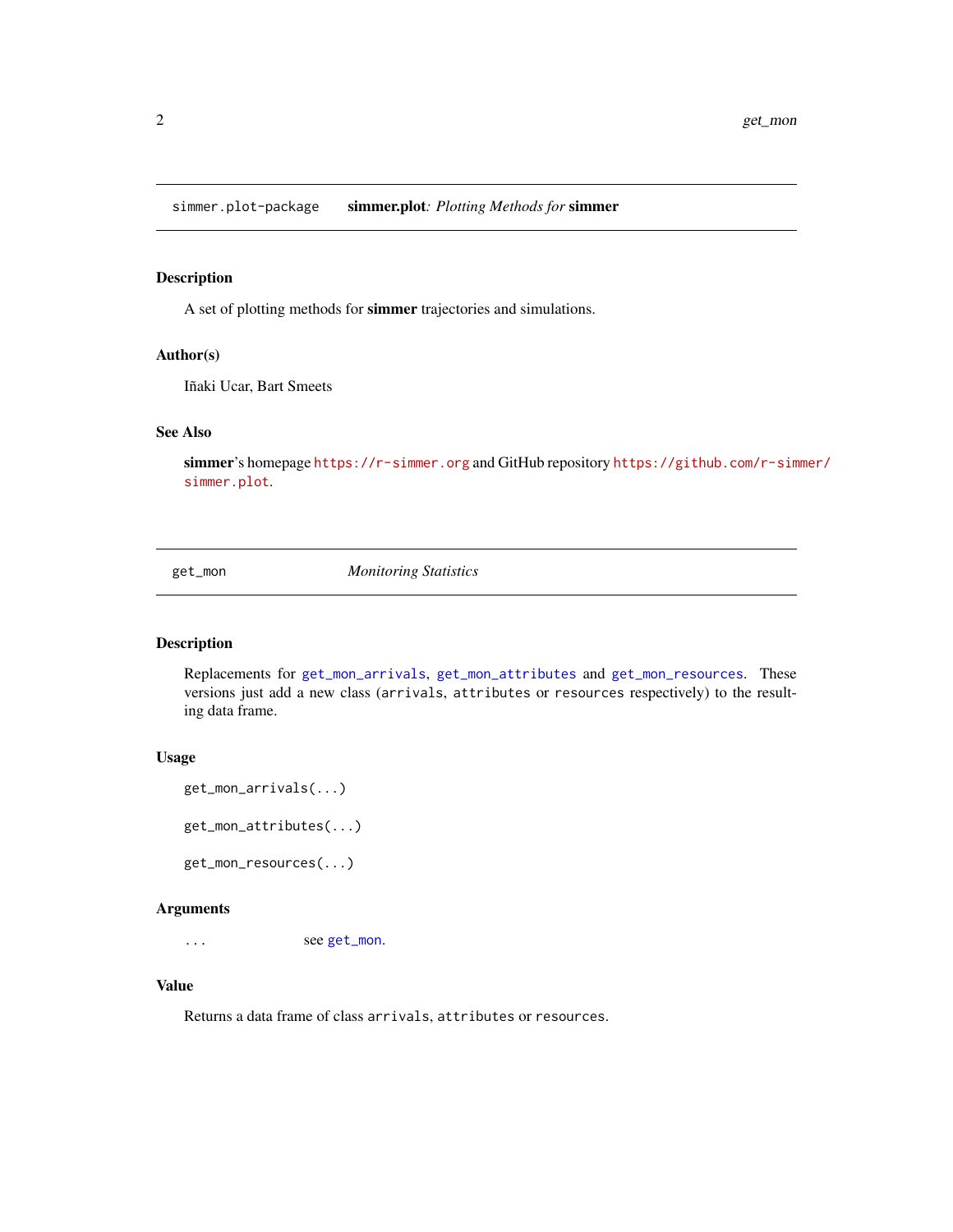<span id="page-2-1"></span><span id="page-2-0"></span>

#### Description

Methods for the [plot](#page-0-0) generic. See below for details about each metric available.

#### Usage

```
## S3 method for class 'arrivals'
plot(x, metric = c("activity_time", "waiting_time", "flow_time"), ...)
## S3 method for class 'attributes'
plot(x, metric = NULL, keys, ...)## S3 method for class 'resources'
plot(x, metric = c("usage", "utilization"), names,items = c("queue", "server", "system"), steps = FALSE, limits = TRUE,
  ...)
```
#### Arguments

| $\mathsf{x}$ | a data frame of class arrivals/attributes/resources (see get_mon).                                |
|--------------|---------------------------------------------------------------------------------------------------|
| metric       | specific metric to compute.                                                                       |
| $\cdots$     | unused.                                                                                           |
| keys         | attributes to plot (if left empty, all attributes are shown).                                     |
| names        | resources to plot (if left empty, all resources are shown).                                       |
| items        | (metric="usage") resource items to include in the chart.                                          |
| steps        | (metric="usage") whether to show the instantaneous usage rather than the cu-<br>mulative average. |
| limits       | (metric="usage") whether to show limits.                                                          |

#### Details

The S3 method for 'arrivals' provides three metrics: "activity\_time", "waiting\_time", and "flow\_time". The "activity\_time" is the amount of time spent in active state (i.e., in timeout activities), and it is already provided in the output of get\_mon\_arrivals. The "flow\_time" is the amount of time spent in the system, and it is computed as follows: flow = end\_time -start\_time. Finally, the "waiting\_time" is the amount of time spent waiting (e.g., in resources' queues, or due to a wait activity...), and it is computed as follows: waiting\_time = flow\_time -activity\_time. This method does not apply any summary, but just shows a line plot of the values throughout the simulation.

The S3 method for 'attributes' does not support any metric. It simply shows a stairstep graph of the values throughout the simulation for the keys provided (or all the collected attributes if no key is provided).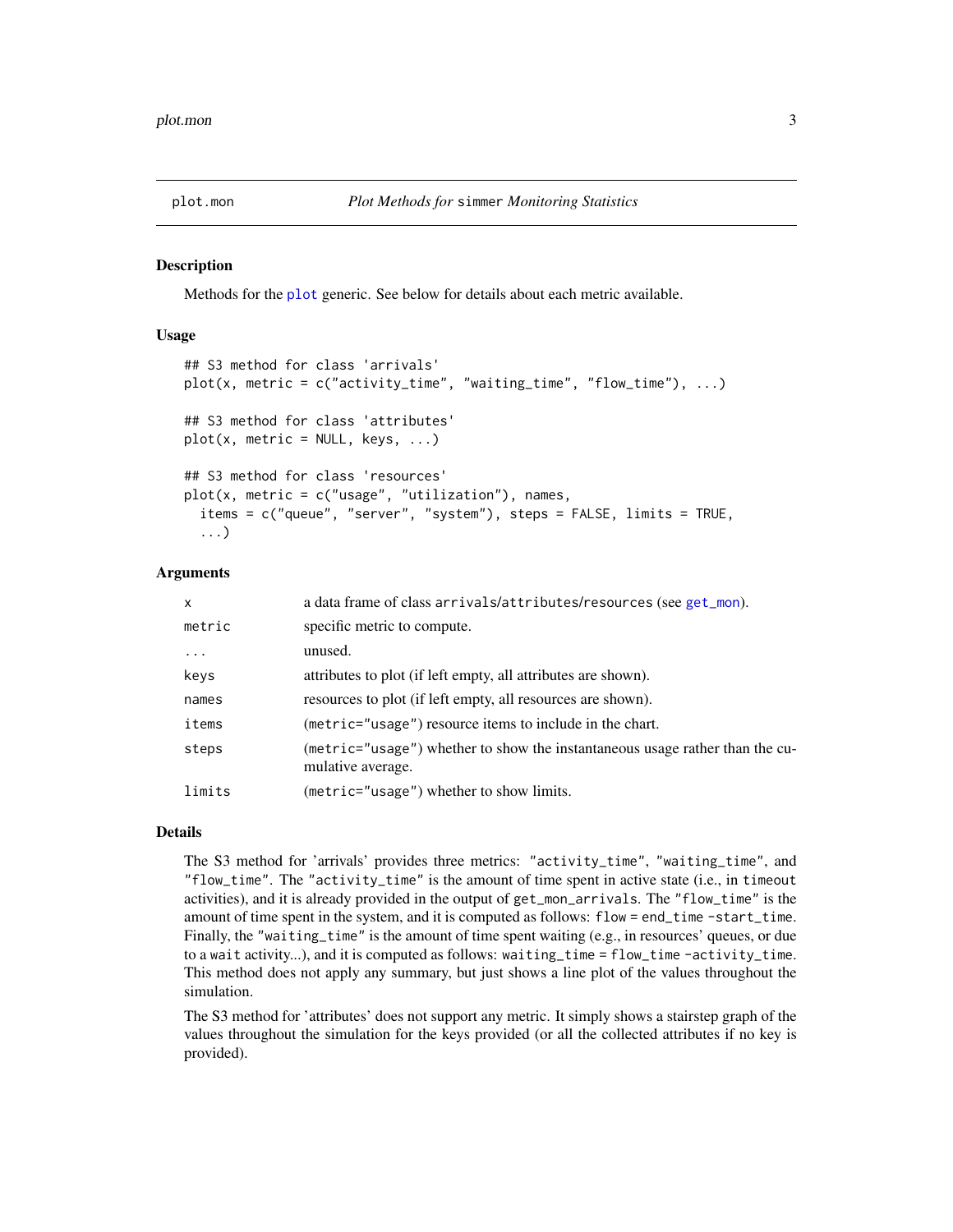<span id="page-3-0"></span>The S3 method for 'resources' provides two metrics: "usage" and "utilization". The "usage" metric shows a line graph of the cumulative average resource usage throughout the simulation, for each resource, replication and item (by default, queue, server and system, which is the sum of queue and server). If steps=TRUE, a stairstep graph with the instantaneous values is provided instead. The "utilization" metric shows a bar plot of the average resource utilization (total time in use divided by the total simulation time). For multiple replications, the bar represents the median, and the error bars represent the quartiles. Thus, if a single replication is provided, the bar and the error bar coincide.

#### Value

Returns a ggplot2 object.

#### Examples

```
t0 <- trajectory("my trajectory") %>%
 ## add an intake activity
 seize("nurse", 1) %>%
 timeout(function() rnorm(1, 15)) %>%
 release("nurse", 1) %>%
 ## add a consultation activity
 seize("doctor", 1) %>%
 timeout(function() rnorm(1, 20)) %>%
 release("doctor", 1) %>%
 ## add a planning activity
 seize("administration", 1) %>%
 timeout(function() rnorm(1, 5)) %>%
 release("administration", 1)
env <- simmer("SuperDuperSim") %>%
 add_resource("nurse", 1) %>%
 add_resource("doctor", 2) %>%
 add_resource("administration", 1) %>%
 add_generator("patient", t0, function() rnorm(1, 10, 2)) %>%
 run(until=80)
resources <- get_mon_resources(env)
arrivals <- get_mon_arrivals(env)
plot(resources, metric="usage", "doctor", items = "server", steps = TRUE)
plot(resources, metric="utilization", c("nurse", "doctor", "administration"))
plot(arrivals, metric="waiting_time")
```
plot.simmer *Plot Method for* simmer *Objects*

#### **Description**

Deprecated. See [plot.mon](#page-2-1) instead.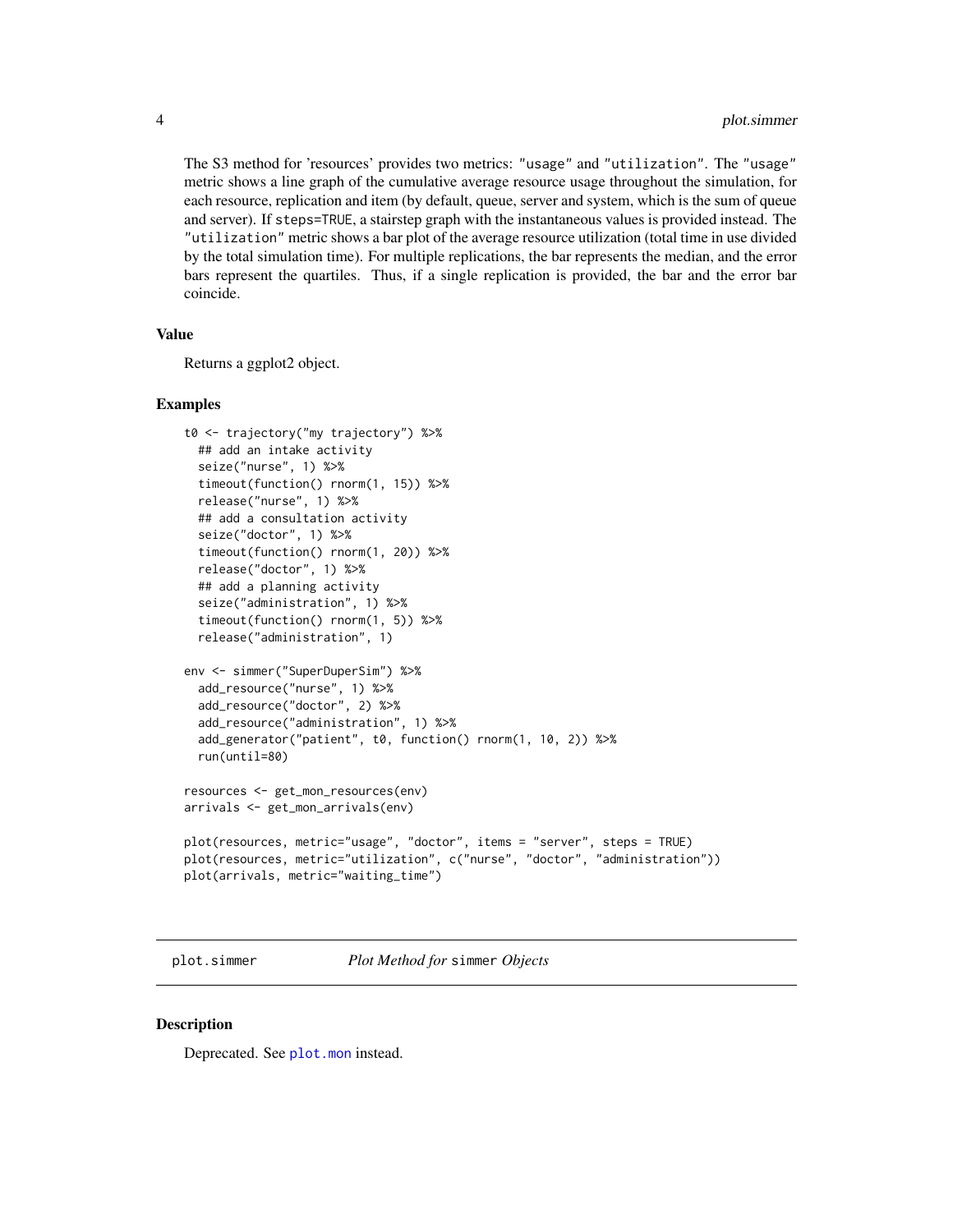## <span id="page-4-0"></span>plot.trajectory 5

#### Usage

```
## S3 method for class 'simmer'
plot(x, what = c("resources", "arrivals", "attributes"), metric = NULL, ...)
```
#### Arguments

| $\mathsf{x}$ | a single simmer environment or a list of environments representing several repli-<br>cations.                          |
|--------------|------------------------------------------------------------------------------------------------------------------------|
| what         | type of plot, one of c("resources", "arrivals", "attributes").                                                         |
| metric       | specific metric for each type of plot.                                                                                 |
|              | what $=$ "resources" one of $c$ ("usage", "utilization").                                                              |
|              | what = "arrivals" one of c("activity_time","waiting_time","flow_time").                                                |
|              | what $=$ "attributes" no metrics at the moment.                                                                        |
|              | further arguments for each kind of plot.                                                                               |
|              | what $=$ "resources" all metrics names the name of the resource(s) (a single<br>string or a character vector) to show. |
|              | metric = "usage" items the components of the resource to be plotted,<br>one or more of c("system", "queue", "server"). |
|              | steps if TRUE, shows the instantaneous usage instead of the cumula-<br>tive average.                                   |
|              | what $=$ "attributes" keys the keys of attributes you want to plot (if left empty,<br>all attributes are shown).       |

#### Value

Returns a ggplot2 object.

| plot.trajectory | <i>Plot Method for trajectory Objects</i> |
|-----------------|-------------------------------------------|
|                 |                                           |

## Description

A method for the [plot](#page-0-0) generic that plots a diagram of the given trajectory.

## Usage

```
## S3 method for class 'trajectory'
plot(x, engine = "dot",
  fill = scales::brewer\_pal("qual"), verbose = FALSE, ...)
```
#### Arguments

| $\mathsf{x}$ | a simmer trajectory.                                |
|--------------|-----------------------------------------------------|
| engine       | a string specifying a layout engine (see $grViz$ ). |
| fill         | discrete color palette for resource identification. |
| verbose      | show additional info directly in the labels.        |
|              | additional parameters for render_graph.             |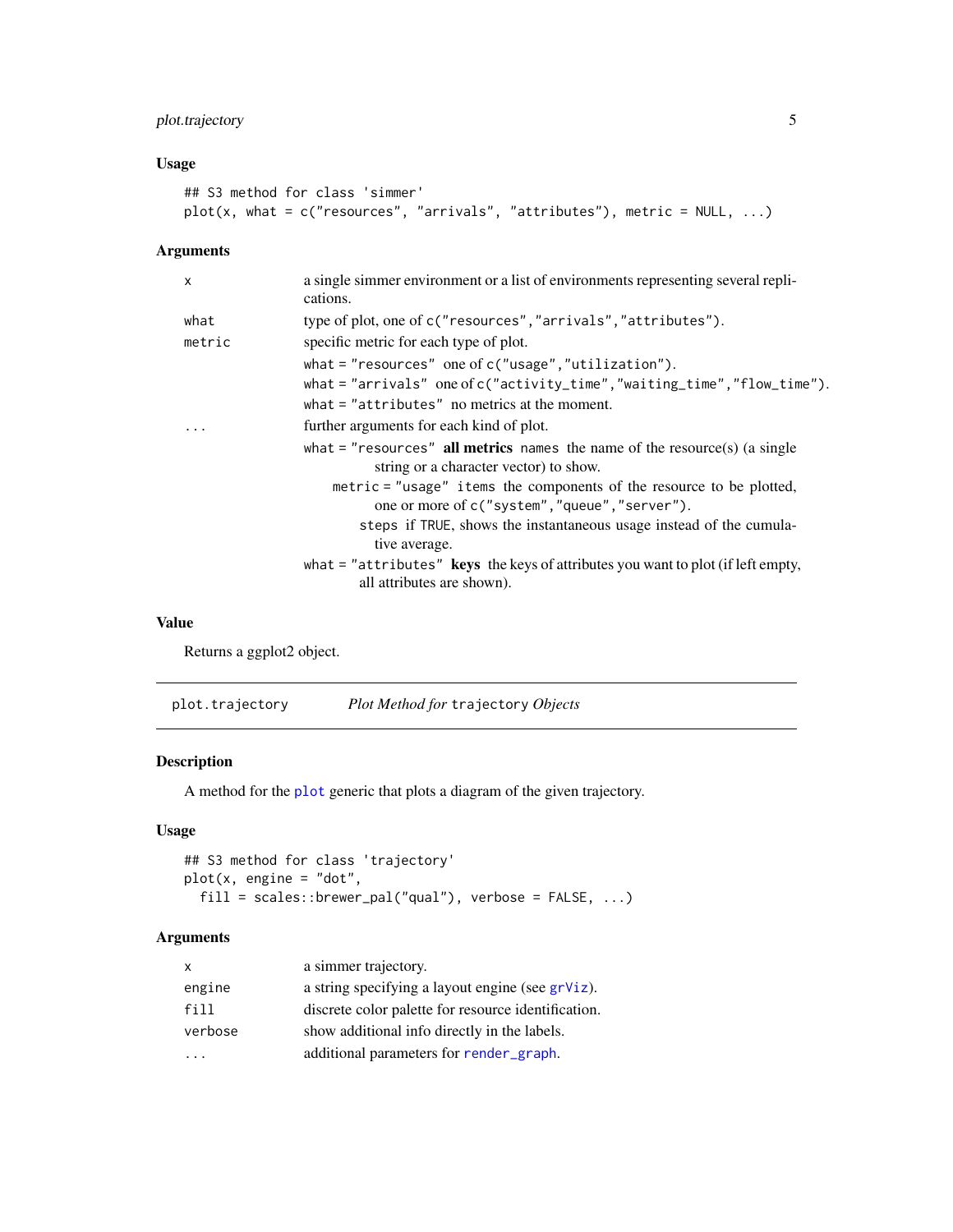## 6 plot.trajectory

## Value

Returns an htmlwidget .

## Examples

```
x <- trajectory() %>%
  seize("res", 1) %>%
  timeout(1) %>%
  release("res", 1) %>%
  rollback(3)
```
plot(x)